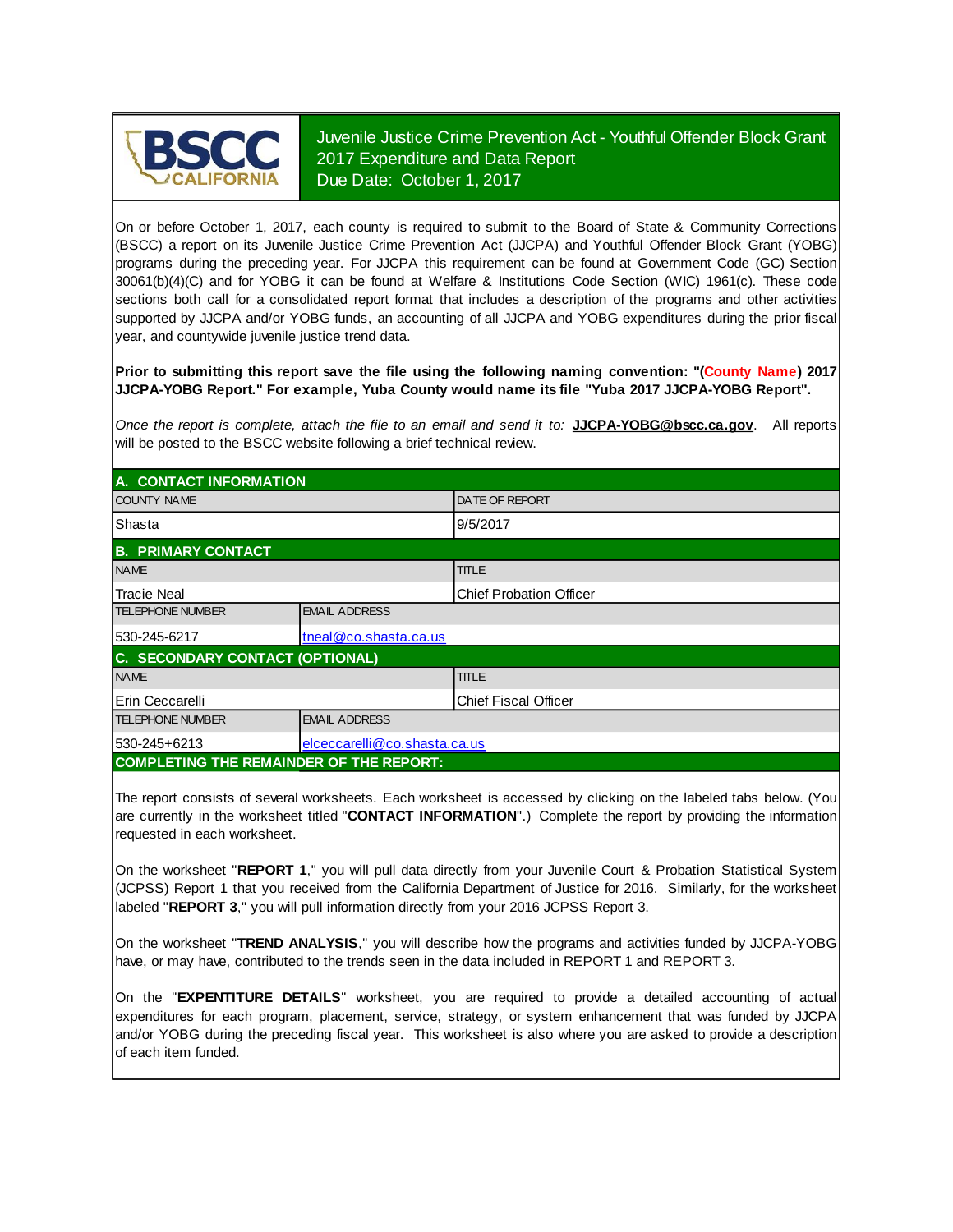## **COUNTYWIDE JUVENILE JUSTICE DATA for:** *Shasta*

*In the blank boxes below, enter the data from your Report 1 received from DOJ as titled below:*

**Referrals of Juveniles to Probation Departments for Delinquent Acts, January 1 - December 31, 2016 Age by Referral Type, Gender, Race/Ethnic Group, Referral Source, Detention, Prosecutor Action, and Probation Department Disposition**

**Report 1**

#### **Probation Department Disposition**

| Diversions (1)      |  |
|---------------------|--|
| Petitions Filed (2) |  |

#### **Gender (OPTIONAL)**

| <b>Male</b>  | 514 |
|--------------|-----|
| Female       | 211 |
| <b>TOTAL</b> | 725 |

#### **Race/Ethnic Group (OPTIONAL)**

| <b>Hispanic</b>         | 86  |
|-------------------------|-----|
| White                   | 512 |
| <b>Black</b>            | 55  |
| Asian                   | 10  |
| <b>Pacific Islander</b> |     |
| Indian                  | 30  |
| <b>Unknown</b>          | 31  |
| <b>TOTAL</b>            | 725 |

**The data elements listed below are required by GC Section 30061(6)(4)(C)(IV) and WIC Section 196(C)(3).**

*(1)* Diversions

*(2)* Petitions Filed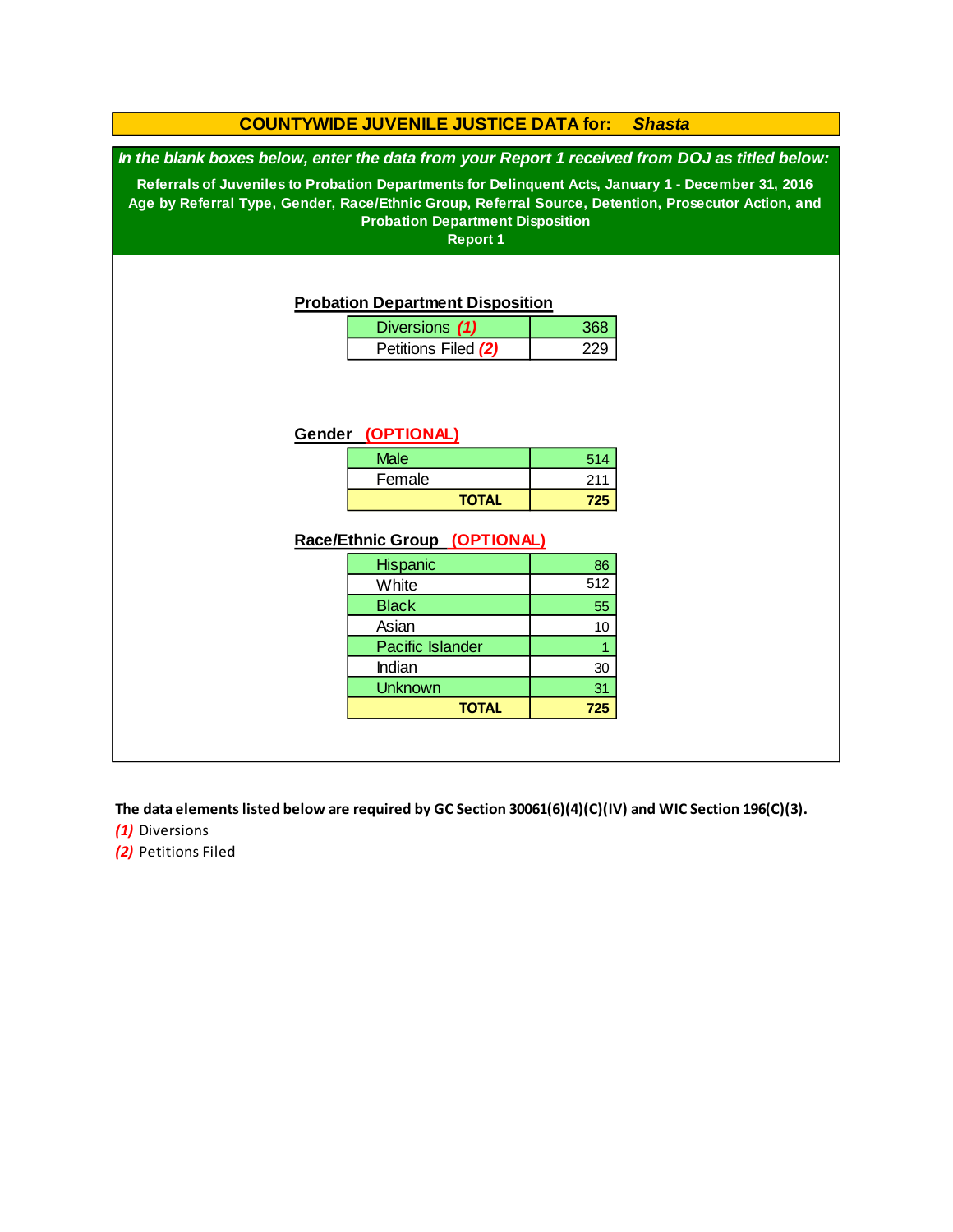| <b>COUNTYWIDE JUVENILE JUSTICE DATA for:</b><br><b>Shasta</b>                                                                                                                                                                                                                                                                                   |                                 |                  |              |  |  |  |
|-------------------------------------------------------------------------------------------------------------------------------------------------------------------------------------------------------------------------------------------------------------------------------------------------------------------------------------------------|---------------------------------|------------------|--------------|--|--|--|
| In the blank boxes below, enter the data from your Report 3 received from DOJ as titled below:<br>Juvenile Court Dispositions Resulting From Petitions for Delinquesnt Acts, January 1 - December 31, 2016<br>Age by Petition Type, Sex, Race/Ethnic Group, Defense Representation, Court Disposition and Wardship Placement<br><b>Report 3</b> |                                 |                  |              |  |  |  |
| <b>Petition Type</b>                                                                                                                                                                                                                                                                                                                            |                                 |                  |              |  |  |  |
|                                                                                                                                                                                                                                                                                                                                                 | <b>New</b>                      |                  | 78           |  |  |  |
|                                                                                                                                                                                                                                                                                                                                                 | Subsequent (6)                  |                  | 151          |  |  |  |
|                                                                                                                                                                                                                                                                                                                                                 |                                 | <b>TOTAL (2)</b> | 229          |  |  |  |
| <b>Court Disposition</b>                                                                                                                                                                                                                                                                                                                        |                                 |                  |              |  |  |  |
|                                                                                                                                                                                                                                                                                                                                                 | Informal Probation (3)          |                  |              |  |  |  |
|                                                                                                                                                                                                                                                                                                                                                 | Non-Ward Probation (3)          |                  | 30           |  |  |  |
|                                                                                                                                                                                                                                                                                                                                                 | Wardship Probation (3)          |                  | 166          |  |  |  |
|                                                                                                                                                                                                                                                                                                                                                 | Diversion (1)                   |                  |              |  |  |  |
|                                                                                                                                                                                                                                                                                                                                                 | Deferred Entry of Judgement (1) |                  |              |  |  |  |
|                                                                                                                                                                                                                                                                                                                                                 | <b>Wardship Placements</b>      |                  |              |  |  |  |
|                                                                                                                                                                                                                                                                                                                                                 | Own/Relative's Home (4)         |                  | 155          |  |  |  |
|                                                                                                                                                                                                                                                                                                                                                 | Non-Secure County Facility (4)  |                  | 2            |  |  |  |
|                                                                                                                                                                                                                                                                                                                                                 | Secure County Facility (5)      |                  |              |  |  |  |
|                                                                                                                                                                                                                                                                                                                                                 | Other Public Facility (4)       |                  |              |  |  |  |
|                                                                                                                                                                                                                                                                                                                                                 | Other Private Facillity (4)     |                  | 9            |  |  |  |
|                                                                                                                                                                                                                                                                                                                                                 | Other $(4)$                     |                  |              |  |  |  |
|                                                                                                                                                                                                                                                                                                                                                 | California Youth Authority (5)  |                  |              |  |  |  |
|                                                                                                                                                                                                                                                                                                                                                 |                                 | <b>TOTAL</b>     | 166          |  |  |  |
|                                                                                                                                                                                                                                                                                                                                                 | <b>Subsequent Actions</b>       |                  |              |  |  |  |
|                                                                                                                                                                                                                                                                                                                                                 | Technical Violations (7)        |                  |              |  |  |  |
|                                                                                                                                                                                                                                                                                                                                                 |                                 |                  |              |  |  |  |
|                                                                                                                                                                                                                                                                                                                                                 | Sex (OPTIONAL)                  |                  |              |  |  |  |
|                                                                                                                                                                                                                                                                                                                                                 | <b>Male</b>                     |                  | 177          |  |  |  |
|                                                                                                                                                                                                                                                                                                                                                 | Female                          | <b>TOTAL</b>     | 52<br>229    |  |  |  |
|                                                                                                                                                                                                                                                                                                                                                 |                                 |                  |              |  |  |  |
|                                                                                                                                                                                                                                                                                                                                                 | Race/Ethnic Group (OPTIONAL)    |                  |              |  |  |  |
|                                                                                                                                                                                                                                                                                                                                                 | Hispanic                        |                  | 36           |  |  |  |
|                                                                                                                                                                                                                                                                                                                                                 | White                           |                  | 156          |  |  |  |
|                                                                                                                                                                                                                                                                                                                                                 | <b>Black</b>                    |                  | 25           |  |  |  |
|                                                                                                                                                                                                                                                                                                                                                 | Asian                           |                  | 1            |  |  |  |
|                                                                                                                                                                                                                                                                                                                                                 | Pacific Islander                |                  |              |  |  |  |
|                                                                                                                                                                                                                                                                                                                                                 | Indian                          |                  | 10           |  |  |  |
|                                                                                                                                                                                                                                                                                                                                                 | <b>Unknown</b>                  |                  | $\mathbf{1}$ |  |  |  |
|                                                                                                                                                                                                                                                                                                                                                 |                                 | <b>TOTAL</b>     | 229          |  |  |  |
|                                                                                                                                                                                                                                                                                                                                                 |                                 |                  |              |  |  |  |

**The data elements listed below are required by GC Section 30061(6)(4)(C)(IV) and WIC Section 196(C)(3).**

*(1)* Diversions

*(2)* Petitions Filed

**(3)** Petitions Sustained

*(4)* Placements

*(5)* Incarcerations

- *(6)* Subsequent Petitions
- *(7)* Probation Violations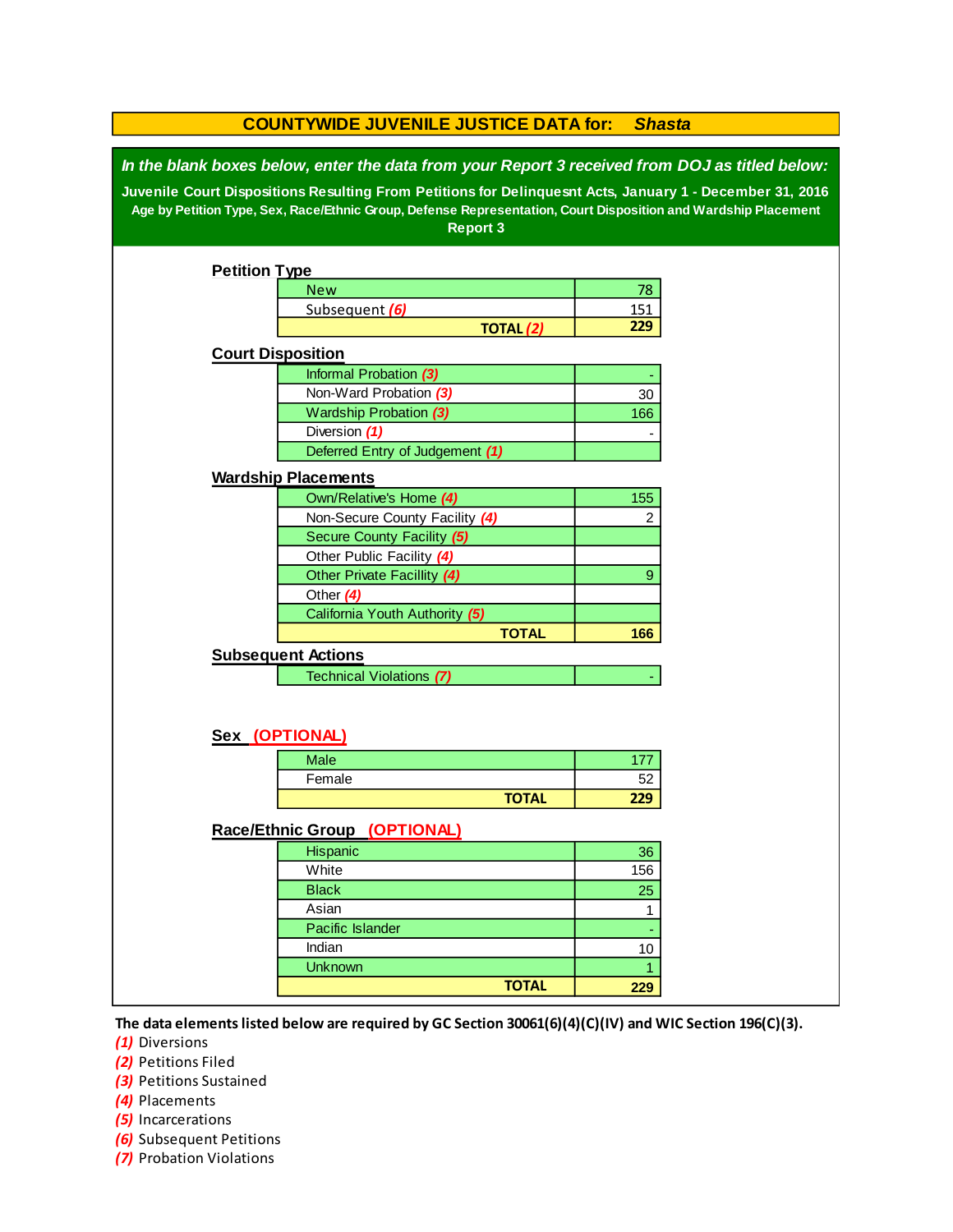# **COUNTYWIDE JUVENILE JUSTICE DATA for:** *Shasta*

*In the blank boxes below, enter your juvenile arrest data from last year. Arrest data by county can be found at:*

**https://openjustice.doj.ca.gov/crime-statistics/arrests** 

### **Arrests**

| <b>Felony Arrests</b>      |     |
|----------------------------|-----|
| <b>Misdemeanor Arrests</b> | ワワ・ |
| <b>Status Arrests</b>      | 127 |
| <b>TOTAL</b>               |     |

## **Gender (OPTIONAL)**

| <b>Male</b> |              | ົ   |
|-------------|--------------|-----|
| Female      |              | 154 |
|             | <b>TOTAL</b> |     |

# **Race/Ethnic Group (OPTIONAL)**

| <b>Black</b> |     |
|--------------|-----|
| White        | 352 |
| Hispanic     | 53  |
| Other        | 23  |
| <b>TOTAL</b> | 468 |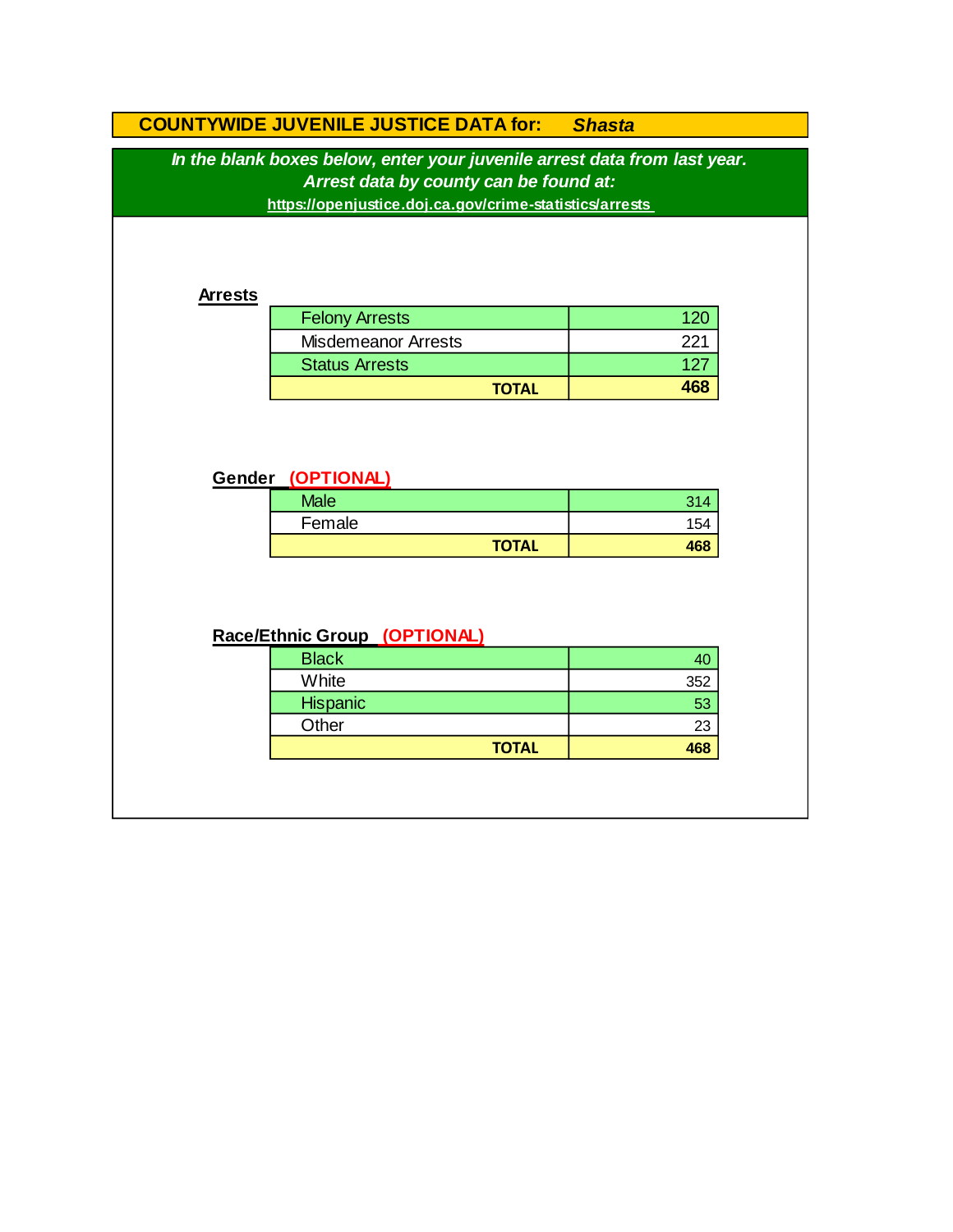# **ANALYSIS OF COUNTYWIDE TREND DATA for:** *Shasta*

## **Government Code Section 30061(b)(4(C)(iv) & WIC 1961(c)(3)**

Provide <sup>a</sup> summary description or analysis, based on available information, of how the programs, placements, services, strategies or system enhancements funded by JJCPA-YOBG have, or may have, contributed to, or influenced, the juvenile justice data trends identified in this report.

Data in the JCPSS program for Shasta County data is not reflective of actual trends experienced in the county as there have been some challenges in the data transmission from our case management system to the DOJ system for many years. While a significant amount of time has been spent on attempts to correct the data and progress has been made, efforts continue to locate the source of the discrepancies. We will be working on a solution, which will include cross referencing data and possible hand entry, with the goal of accurate data by 2018. As a result, a trend analysis using this data wouldn't be accurate or helpful. Although this data source is not reliable at this point, the county has several other data options that are able to be used.

One of the data sources available is data outcomes related specifically to programs funded through JJCPA and YOBG. For programs that target populations with specific needs (Wraparound Interagency Network for Growth and Stability - WINGS and Juveniles That Have Offended Sexually - JTHOS) the amount of juveniles who complete these programs successfully and reenter the criminal justice system within three years is approximately 7%. The WINGS program has served to keep participants out of placement for extended periods of time. In many cases, the participant avoided placement altogether. We have seen significant decreases to out of home placements as a result of collaborative efforts. As the number of law enforcement referrals have dropped, so have the referrals to the other programs (Juvenile Detention Alternatives Program - JDAP, Parent Project, and Diversion). The percentage of participants who have successfully completed these programs has remained consistent even as the total number of participants has dropped.

In addition to data related to specific programs, Shasta County has developed a logic model for both the Juvenile Division as well as the Juvenile Rehabilitation Facility (JRF) to begin to get some trends among the entire population. Over the years, our juvenile population's top criminogenic needs continue to be leisure/recreation, criminal associates and substance abuse. Youth have continued to participate in our juvenile work program and there has been an increase in successful completions over the last 3 years. For fiscal year 2016/17 the completion rate was 87.25%. GED and educational graduation continues to be a priority for our youth and for fiscal year 2016/17 the rate was 17.74% which is a 13.4% increase from 2014/15. Our youth have been successful in obtaining employment and for the last two years about 20% of our population have held a job which is an improvement from prior years. We have seen a steady decline in the number of probation violations and our recidivism rate hovers between 25-30%. Our department is able to serve our youth locally and camp commitments have decreased over the years from as many as 10 youth to 1 to none. Within our facility we have strived to reduce the number of use of force incidents and citations/special incidents. We have been successful in reducing our use of force incidents by 3.6% and our citations/special incidents by 5.1% over 3 years. These decreases are significant for the safety and security of our facility and the improved environment and treatment/programming services for our youth.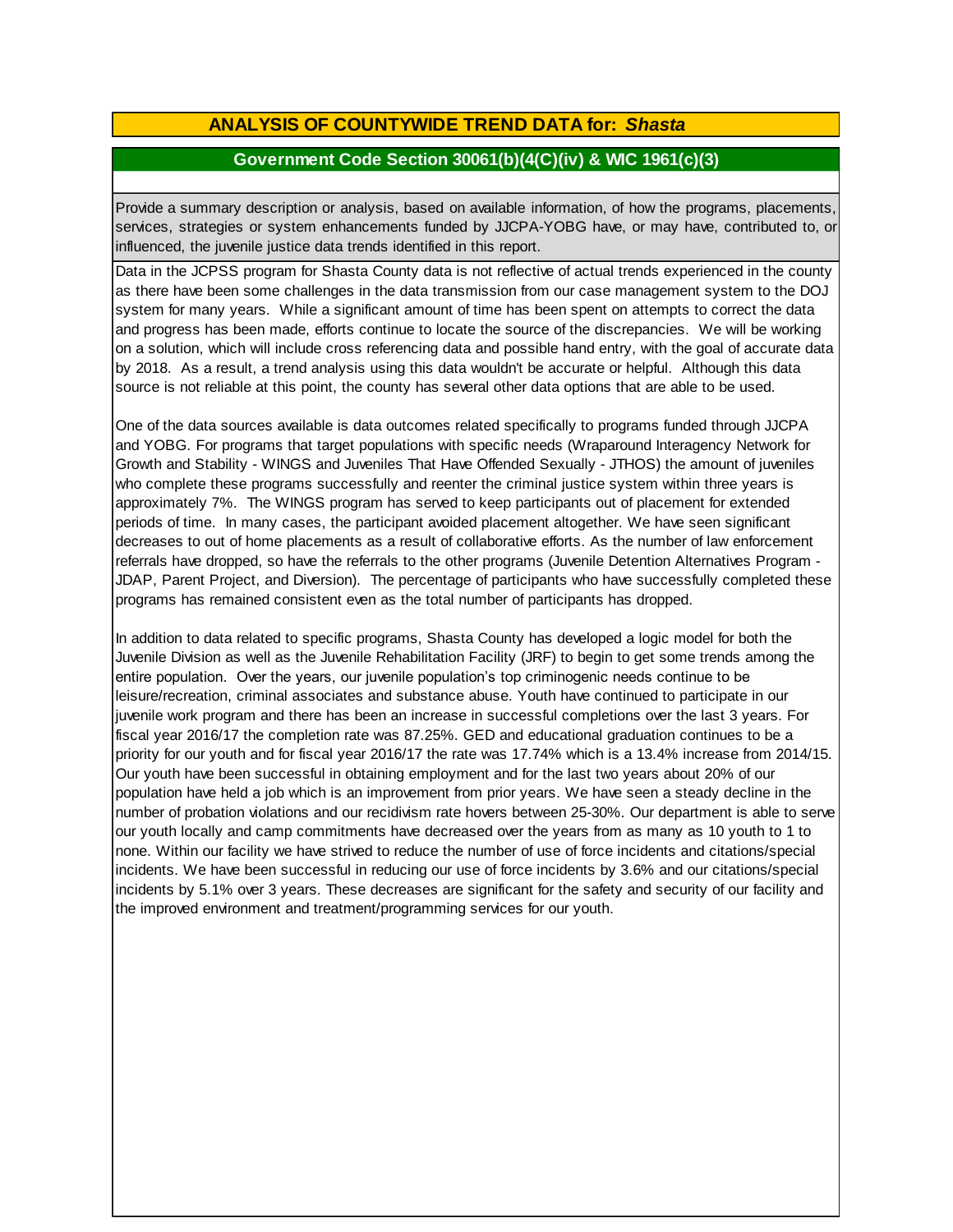Use the template(s) below to report the programs, placements, services, strategies, and/or system enhancements you funded in the preceding fiscal year. Use <sup>a</sup> separate template for each program, placement, service, strategy, or system enhancement that was supported with JJCPA and/or YOBG funds. If you need more templates than provided, copy and paste additional templates below the last Accounting of Expenditures template.

Start by indicating the name of the first program, placement, service, strategy, or system enhancement that was funded with JJCPA and/or YOBG funds last year. Next indicate the expenditure category using the drop down list provided in the Expenditure Category portion on each of the templates.

|                    | Code | <b>Expenditure Category</b>             | Code           | <b>Expenditure Category</b>                   |
|--------------------|------|-----------------------------------------|----------------|-----------------------------------------------|
| <b>Placements</b>  | 1    | Juvenile Hall                           | 5              | <b>Private Residential Care</b>               |
|                    | 2    | Ranch                                   | 6              | Home on Probation                             |
|                    | 3    | Camp                                    | $\overline{7}$ | <b>Other Placement</b>                        |
|                    | 4    | Other Secure/Semi-Secure Rehab Facility |                |                                               |
|                    | Code | <b>Expenditure Category</b>             | Code           | <b>Expenditure Category</b>                   |
| <b>Direct</b>      | 8    | Alcohol and Drug Treatment              | 26             | Life/Independent Living Skills                |
| <b>Services</b>    | 9    | <b>After School Services</b>            |                | Training/Education                            |
|                    | 10   | Aggression Replacement Therapy          | 27             | Individual Mental Health Counseling           |
|                    | 11   | Anger Management Counseling/Treatment   | 28             | Mental Health Screening                       |
|                    | 12   | Development of Case Plan                | 29             | Mentoring                                     |
|                    | 13   | <b>Community Service</b>                | 30             | Monetary Incentives                           |
|                    | 14   | Day or Evening Treatment Program        | 31             | Parenting Education                           |
|                    | 15   | Detention Assessment(s)                 | 32             | Pro-Social Skills Training                    |
|                    | 16   | <b>Electronic Monitoring</b>            | 33             | <b>Recreational Activities</b>                |
|                    | 17   | <b>Family Counseling</b>                | 34             | Re-Entry or Aftercare Services                |
|                    | 18   | <b>Functional Family Therapy</b>        | 35             | Restitution                                   |
|                    | 19   | Gang Intervention                       | 36             | Restorative Justice                           |
|                    | 20   | Gender Specific Programming for Girls   | 37             | Risk and/or Needs Assessment                  |
|                    | 21   | Gender Specific Programming for Boys    | 38             | <b>Special Education Services</b>             |
|                    | 22   | <b>Group Counseling</b>                 | 39             | Substance Abuse Screening                     |
|                    | 23   | Intensive Probation Supervision         | 40             | <b>Transitional Living Services/Placement</b> |
|                    | 24   | Job Placement                           | 41             | Tutoring                                      |
|                    | 25   | Job Readiness Training                  | 42             | Vocational Training                           |
|                    |      |                                         | 43             | <b>Other Direct Service</b>                   |
|                    | Code | <b>Expenditure Category</b>             | Code           | <b>Expenditure Category</b>                   |
| Capacity           | 44   | Staff Training/Professional Development | 48             | <b>Contract Services</b>                      |
| Building/          | 45   | <b>Staff Salaries/Benefits</b>          | 49             | <b>Other Procurements</b>                     |
| <b>Maintenance</b> | 46   | Capital Improvements                    | 50             | Other                                         |
| <b>Activities</b>  | 47   | Equipment                               |                |                                               |

## **List of Expenditure Categories and Associated Numerical Codes**

For each program, placement, service, strategy, or system enhancement, record actual expenditure details for the preceding fiscal year. Expenditures will be categorized as coming from one or more of three funding sources - JJCPA funds, YOBG funds, and other funding sources (local, federal, other state, private, etc.). Be sure to report all JJCPA and YOBG expenditures for the preceding fiscal year irrespective of the fiscal year during which the funds were allocated. Definitions of the budget line items are provided on the next page.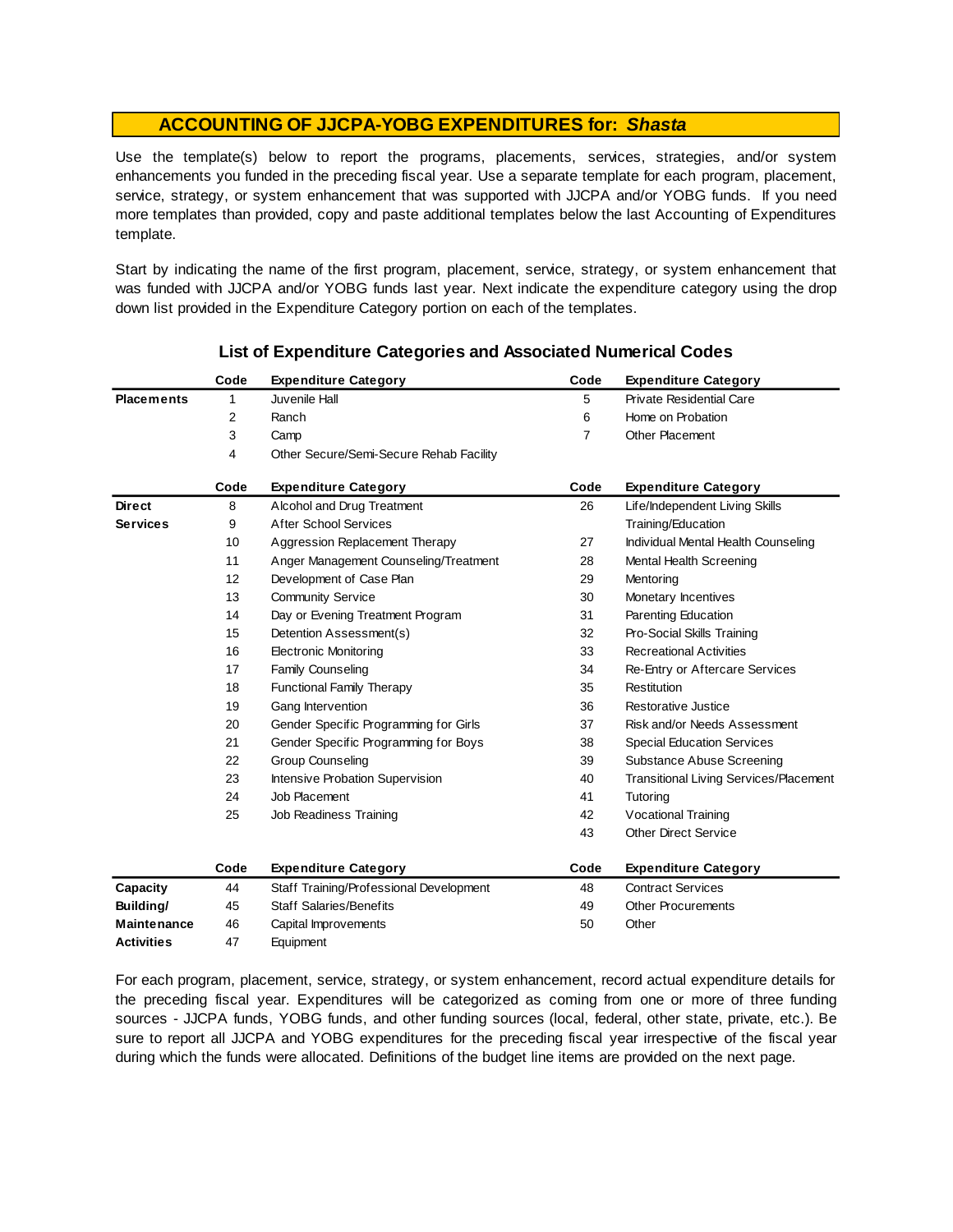**Salaries and Benefits** includes all expenditures related to paying the salaries and benefits of county probation (or other county department) employees who were directly involved in grant-related activities.

**Services and Supplies** includes expenditures for services and supplies necessary for the operation of the project (e.g., lease payments for vehicles and/or office space, office supplies) and/or services provided to participants and/or family members as part of the project's design (e.g., basic necessities such as food, clothing, transportation, and shelter/housing; and related costs).

**Professional Services** includes all services provided by individuals and agencies with whom the County contracts. The county is responsible for reimbursing every contracted individual/agency.

**Community-Based Organizations (CBO)** includes all expenditures for services received from CBO's. *NOTE* : *I f you use JJCPA and/or YOBG funds t o contract with <sup>a</sup> CBO, report that expenditure on this line item rather than on the Professional Services line item.*

**Fixed Assets/Equipment** includes items such as vehicles and equipment needed to implement and/or operate the program, placement, service, etc. (e.g., computer and other office equipment including furniture).

**Administrative Overhead** includes all costs associated with administration of the program, placement, service, strategy, and/or system enhancement being supported by JJCPA and/or YOBG funds.

Use the space below the budget detail to provide a narrative description for each program, placement, service, strategy, and/or system enhancement that was funded last year. *To do so, double click on the response box provided for this purpose.* 

Repeat this process as many times as needed to fully account for all programs, placements, services, strategies, and systems enhancements that were funded with JJCPA and/or YOBG during the last fiscal year. Keep in mind that this full report will be posted on the BSCC website in accordance with state law.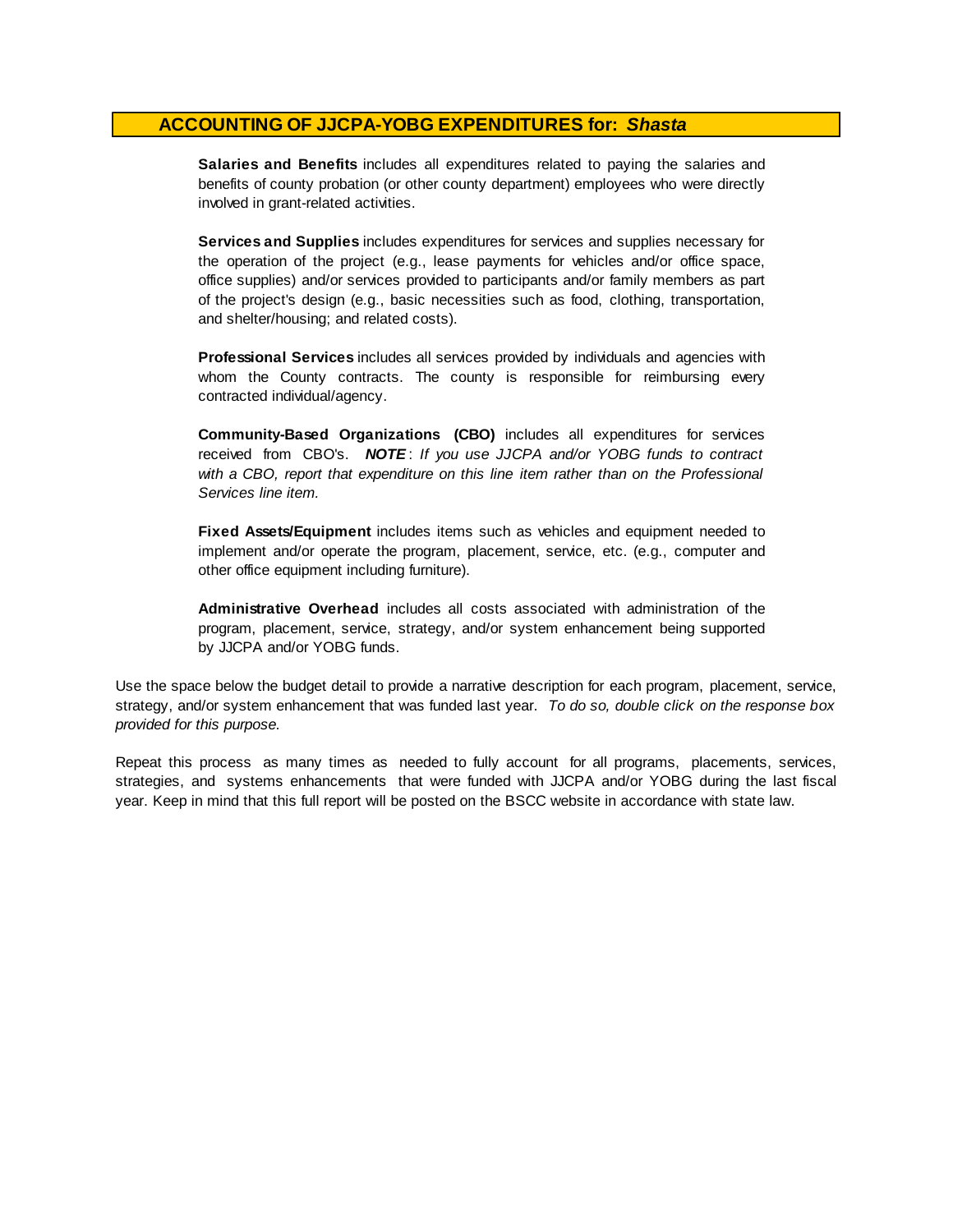## **1. Program, Placement, Service, Strategy, or System Enhancement**

| Name of program, placement, service,<br>strategy or system enhancement: | JJ /<br>Wraparound Interagency Network for Growth & Stability (WINGS) |         |    |    |                               |
|-------------------------------------------------------------------------|-----------------------------------------------------------------------|---------|----|----|-------------------------------|
| <b>Expenditure Category:</b>                                            | Intensive Probation Supervision                                       |         |    |    |                               |
|                                                                         | <b>YOBG Funds</b><br><b>JJCPA Funds</b>                               |         |    |    | All Other Funds<br>(Optional) |
| Salaries & Benefits:                                                    | \$                                                                    | 99,250  |    | \$ | 16,471                        |
| Services & Supplies:                                                    | \$                                                                    | 4,769   |    | \$ | 792                           |
| <b>Professional Services:</b>                                           | \$                                                                    | 145,340 |    | \$ | 24,120                        |
| Community Based Organizations:                                          |                                                                       |         |    |    |                               |
| <b>Fixed Assets/Equipment:</b>                                          |                                                                       |         |    |    |                               |
| Administrative Overhead:                                                |                                                                       |         |    |    |                               |
| Other Expenditures (List Below):                                        |                                                                       |         |    |    |                               |
|                                                                         |                                                                       |         |    |    |                               |
|                                                                         |                                                                       |         |    |    |                               |
|                                                                         |                                                                       |         |    |    |                               |
| <b>TOTAL: \$</b>                                                        |                                                                       | 249,359 | \$ |    | 41,383                        |

Provide a description of the program, placement, service, strategy or system enhancement that was funded with JJCPA and/or YOBG funds in the preceding fiscal year. For example, you might want to include information on the types of youth served, prevention services you provided, your accomplishments, any barriers encountered, and what specifically JJCPA and/or YOBG funds paid for.

WRAPAROUND INTERAGENCY NETWORK FOR GROWTH & STABILITY (WINGS) FOR EMOTIONALLY DISTURBED MINORS

Goal – Wraparound philosophy promotes supporting family strengths and community involvement. This program creates a strengths-based, family-focused case plan with a team of professional staff, family and others all focused on providing services, assistance and care toward the ultimate program goal. Individualized programs work towards reducing recidivism, minimizing the need for high level placements, and improving the family's ability to effectively cope with the minor's mental health issues. Family Maintenance efforts are primary. The case plan is geared towards reducing recidivism and preventing out of home placement.

The process of engaging the family, convening the team, developing the treatment plan goals, implementing the plan, and transitioning the youth out of formal wraparound is managed by Probation as the lead agency. The lead agency responsible for implementing the wraparound process for families supports implementation in several key ways, including maintaining appropriately low caseload sizes; ensuring that primary staff receive comprehensive training and skill development; supporting wraparound team efforts to ensure necessary members attend meetings and participate collaboratively; and making timely decisions regarding funding for strategies developed by the team to meet families' unique needs.

Fiscal strategies, including providing funds to break down barriers to success, have been developed to support the wraparound effort and to better meet the needs of families. These funds are utilized for necessary basics such as food, clothing and acquiring shelter, as well as for privileges, rewards, incentives and other items and services that reinforce family members' needs, goals, and likelihood of success.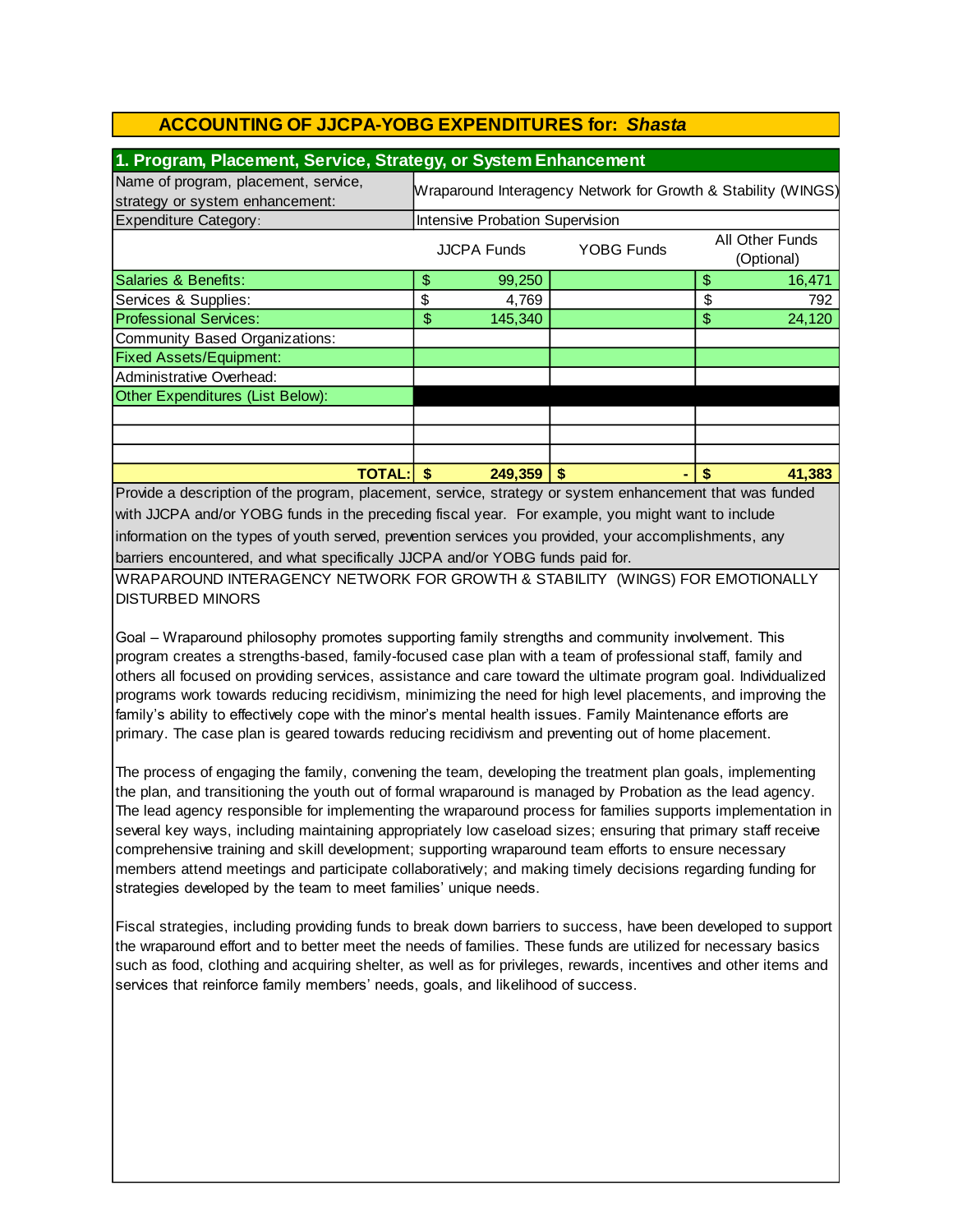| 2. Program, Placement, Service, Strategy, or System Enhancement |                                                 |                     |                   |    |                               |  |
|-----------------------------------------------------------------|-------------------------------------------------|---------------------|-------------------|----|-------------------------------|--|
| Name of program, placement, service,                            | Diversion                                       |                     |                   |    |                               |  |
| strategy or system enhancement:                                 | Formerly Juvenile Accountability Caseload (JAC) |                     |                   |    |                               |  |
| <b>Expenditure Category:</b>                                    |                                                 | Restorative Justice |                   |    |                               |  |
|                                                                 |                                                 | <b>JJCPA Funds</b>  | <b>YOBG Funds</b> |    | All Other Funds<br>(Optional) |  |
| Salaries & Benefits:                                            | \$                                              | 66,537              |                   | \$ | 11,042                        |  |
| Services & Supplies:                                            | \$                                              | 9,098               |                   | \$ | 1,510                         |  |
| <b>Professional Services:</b>                                   | \$                                              | 21,015              |                   | \$ | 3,487                         |  |
| Community Based Organizations:                                  | \$                                              | 12,865              |                   | \$ | 2,135                         |  |
| <b>Fixed Assets/Equipment:</b>                                  |                                                 |                     |                   |    |                               |  |
| Administrative Overhead:                                        |                                                 |                     |                   |    |                               |  |
| Other Expenditures (List Below):                                |                                                 |                     |                   |    |                               |  |
|                                                                 |                                                 |                     |                   |    |                               |  |
|                                                                 |                                                 |                     |                   |    |                               |  |
|                                                                 |                                                 |                     |                   |    |                               |  |
| TOTAL:l                                                         | \$                                              | 109.515             | \$                | \$ | 18,174                        |  |

barriers encountered, and what specifically JJCPA and/or YOBG funds paid for. Provide a description of the program, placement, service, strategy or system enhancement that was funded with JJCPA and/or YOBG funds in the preceding fiscal year. For example, you might want to include information on the types of youth served, prevention services you provided, your accomplishments, any

#### DIVERSION

FORMERLY JUVENILE ACCOUNTABILITY CASELOAD (JAC)

Goal –Provide diversion programs for low risk and first time offenders that support Evidence-Based Practices to reduce recidivism.

• Review police report referrals to determine eligibility of minor to the program.

• Meet with the minor and parent(s) and complete a prescreen PACT assessment on subsequent referrals after diversion services were provided. The assessment identifies the problems, issues, and strengths of the family.

• Meet with treatment provider for population and regularly communicates regarding needs of juveniles and their families.

• Depending on the identified needs, refers the minor and family to the appropriate services. (Various education programs, Peer Court, Project Towards no Drugs, substance abuse counseling, mental health services, parenting classes, community service work, victim impact classes, Coroner's Office tour, discussion on choices, restitution, writing assignments, apology letters, Restorative Justice programs, and Journaling through the Change Companies.)

• Monitors those placed on diversion for completion of sanctions and/or programs.

• Tracks outcomes for each minor.

• Monitors the return of "Minor and Family and Assessments" paperwork.

• Contacts minors and families regarding non-compliance.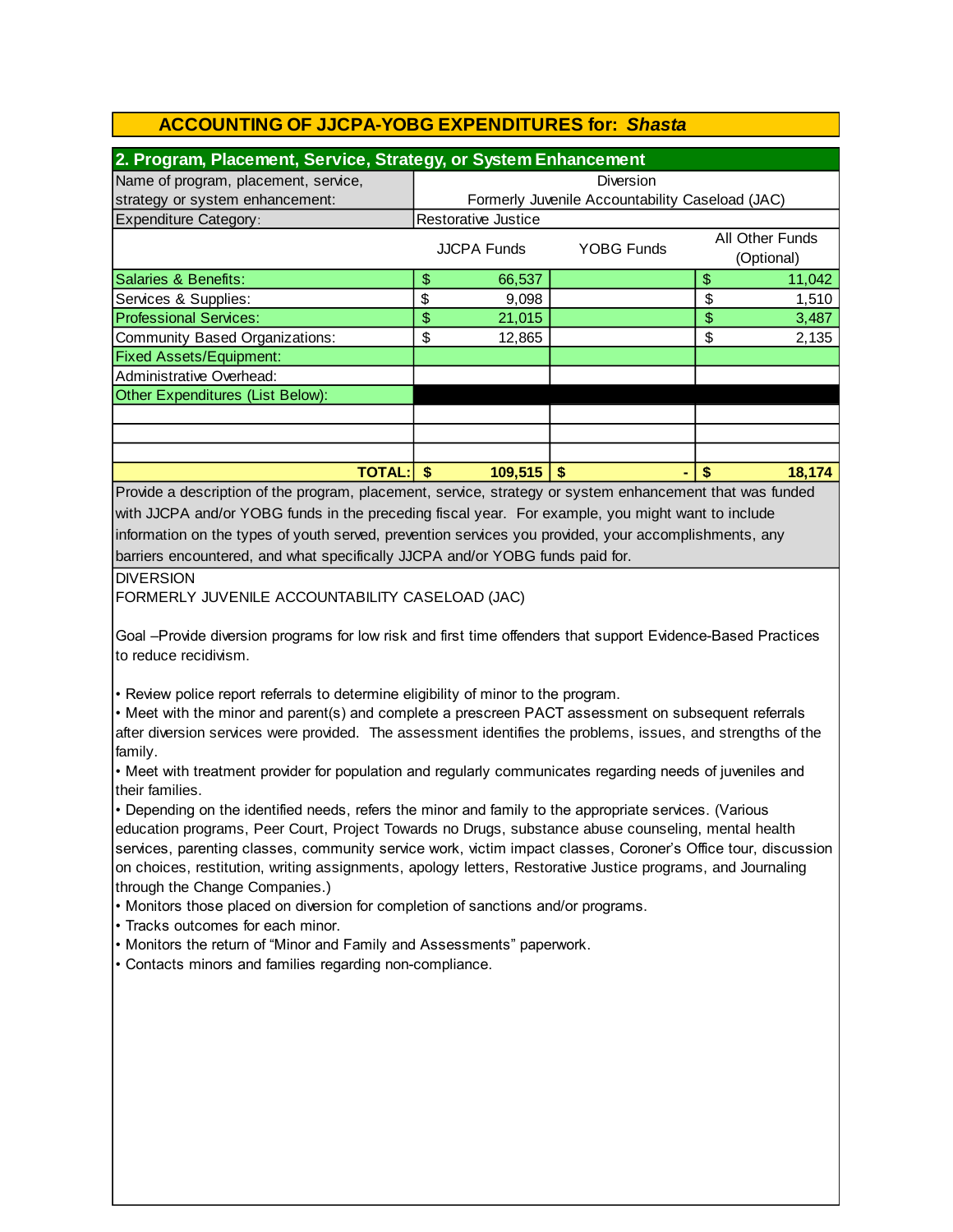| 3. Program, Placement, Service, Strategy, or System Enhancement |                                           |                                       |                   |       |                 |  |  |
|-----------------------------------------------------------------|-------------------------------------------|---------------------------------------|-------------------|-------|-----------------|--|--|
| Name of program, placement, service,                            |                                           | Juveniles That Have Offended Sexually |                   |       |                 |  |  |
| strategy or system enhancement:                                 | (Formerly Sex Offender Treatment Program) |                                       |                   |       |                 |  |  |
| <b>Expenditure Category:</b>                                    |                                           | Intensive Probation Supervision       |                   |       |                 |  |  |
|                                                                 |                                           | <b>JJCPA Funds</b>                    | <b>YOBG Funds</b> |       | All Other Funds |  |  |
| Salaries & Benefits:                                            | \$                                        | 69,949                                |                   | \$    | 11,608          |  |  |
| Services & Supplies:                                            | \$                                        | 8,751                                 |                   | \$    | 1,452           |  |  |
| <b>Professional Services:</b>                                   | \$<br>11,764<br>\$                        |                                       |                   | 1,953 |                 |  |  |
| Community Based Organizations:                                  |                                           |                                       |                   |       |                 |  |  |
| <b>Fixed Assets/Equipment:</b>                                  |                                           |                                       |                   |       |                 |  |  |
| Administrative Overhead:                                        |                                           |                                       |                   |       |                 |  |  |
| Other Expenditures (List Below):                                |                                           |                                       |                   |       |                 |  |  |
|                                                                 |                                           |                                       |                   |       |                 |  |  |
|                                                                 |                                           |                                       |                   |       |                 |  |  |
|                                                                 |                                           |                                       |                   |       |                 |  |  |
| 15,013<br><b>TOTAL:</b> I<br>90.464<br>S                        |                                           |                                       |                   |       |                 |  |  |

barriers encountered, and what specifically JJCPA and/or YOBG funds paid for. information on the types of youth served, prevention services you provided, your accomplishments, any Provide a description of the program, placement, service, strategy or system enhancement that was funded with JJCPA and/or YOBG funds in the preceding fiscal year. For example, you might want to include

JTHOS - JUVENILES THAT HAVE OFFENDED SEXUALLY (FORMERLY SEX OFFENDER TREATMENT PROGRAM)

Goal – Minors are expected to learn values as they relate to a respect for self and others. Minors are referred to appropriate treatment/therapy programs. They may receive sex education and will develop an understanding of healthy human sexuality, and the correction of distorted beliefs about appropriate sexual behavior. Therapy focuses on impulse control and coping skills, assertiveness skills and conflict resolution to manage anger and resolve interpersonal disputes. Family Maintenance efforts are primary. The case plan is geared towards reducing recidivism and preventing out of home placement or Department of Juvenile Justice (DJJ) commitment. All youth are referred to the Sex Offender treatment model or other treatment as ordered by the Court. Work is done with families if the victim is in the home to ensure a safety plan is developed and followed.

• Work within the Containment Model as required by the state for sex offender supervision.

• Assess all minors using the JSORRAT (Juvenile Sexual Offense Recidivism Risk Assessment Tool), a Static Risk Tool, in order to develop an individualized case plan.

• Assist the treatment provider in addressing critical issues and in supervising the minor's activities in the home and community according to the developed safe plan.

• Work closely with the treatment provider(s) in developing a case plan to ensure the minor is meaningfully participating in the treatment program and complying with court and therapeutic directives that may include a polygraph.

• Provide a link between the provider and the minor's family.

• Provide case management functions including liaison with other community agencies involved with the family.

• Track outcomes for each minor.

• Utilize motivational interviewing skills to establish rapport and assist the minor through the stages of change.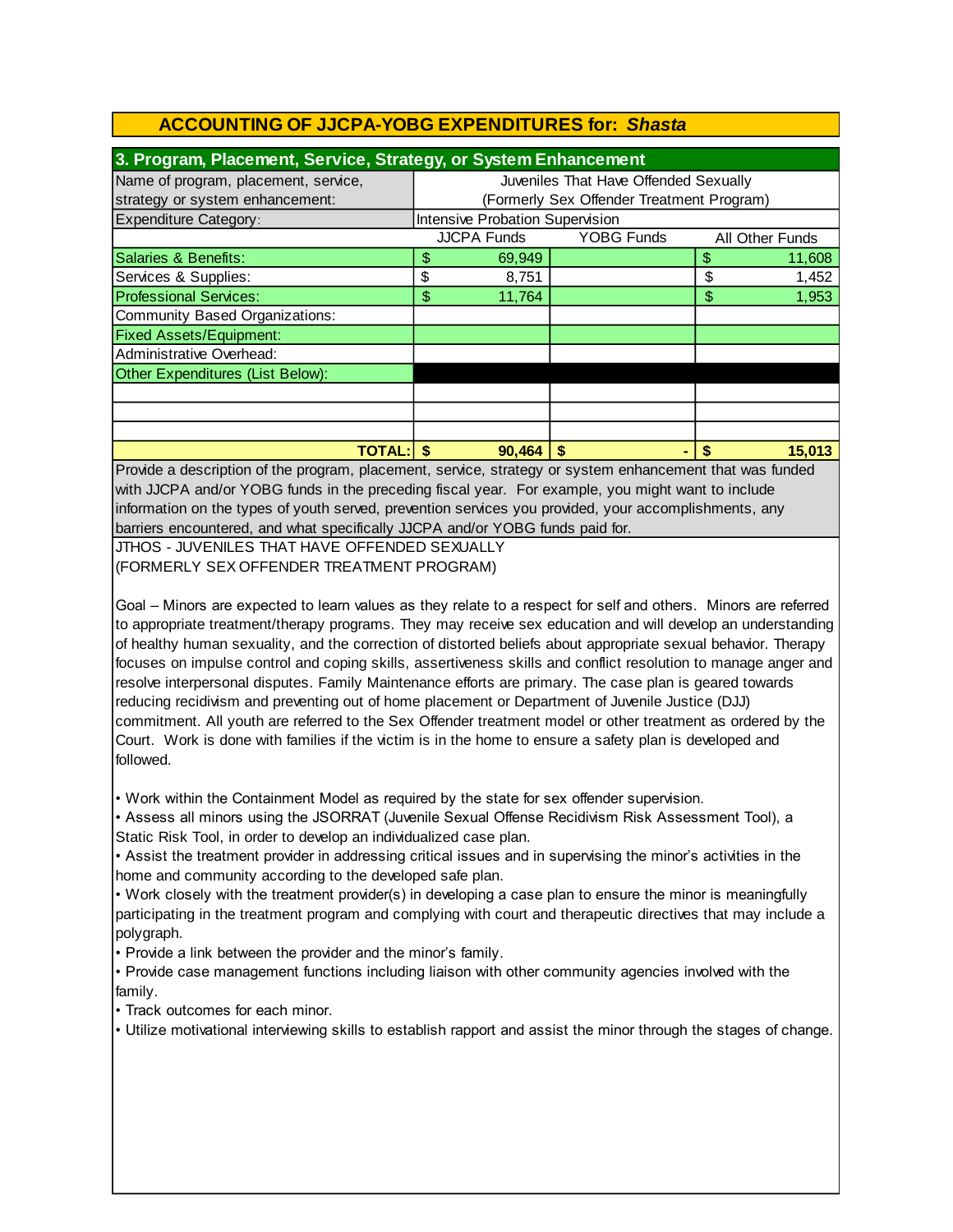| 4. Program, Placement, Service, Strategy, or System Enhancement                                                                                                                                                                                          |                                               |                   |  |                 |        |  |  |
|----------------------------------------------------------------------------------------------------------------------------------------------------------------------------------------------------------------------------------------------------------|-----------------------------------------------|-------------------|--|-----------------|--------|--|--|
| Name of program, placement, service,<br>strategy or system enhancement:                                                                                                                                                                                  | Juvenile Detention Alternative Program (JDAP) |                   |  |                 |        |  |  |
| <b>Expenditure Category:</b>                                                                                                                                                                                                                             |                                               | Home on Probation |  |                 |        |  |  |
|                                                                                                                                                                                                                                                          | <b>JJCPA Funds</b><br><b>YOBG Funds</b>       |                   |  | All Other Funds |        |  |  |
| Salaries & Benefits:                                                                                                                                                                                                                                     | \$                                            | 42,374            |  |                 | 7,032  |  |  |
| Services & Supplies:                                                                                                                                                                                                                                     | \$                                            | 5,908             |  | \$              | 980    |  |  |
| <b>Professional Services:</b>                                                                                                                                                                                                                            | \$                                            | 14,750            |  | \$              | 2,448  |  |  |
| Community Based Organizations:                                                                                                                                                                                                                           |                                               |                   |  |                 |        |  |  |
| <b>Fixed Assets/Equipment:</b>                                                                                                                                                                                                                           |                                               |                   |  |                 |        |  |  |
| Administrative Overhead:                                                                                                                                                                                                                                 |                                               |                   |  |                 |        |  |  |
| Other Expenditures (List Below):                                                                                                                                                                                                                         |                                               |                   |  |                 |        |  |  |
|                                                                                                                                                                                                                                                          |                                               |                   |  |                 |        |  |  |
|                                                                                                                                                                                                                                                          |                                               |                   |  |                 |        |  |  |
|                                                                                                                                                                                                                                                          |                                               |                   |  |                 |        |  |  |
| <b>TOTAL: \$</b><br><b>Interest the contract of the contract of the contract of the contract of the contract of the contract of the contract of the contract of the contract of the contract of the contract of the contract of the contract of the </b> |                                               | $63,032$   \$     |  |                 | 10,460 |  |  |

Provide a description of the program, placement, service, strategy or system enhancement that was funded with JJCPA and/or YOBG funds in the preceding fiscal year. For example, you might want to include information on the types of youth served, prevention services you provided, your accomplishments, any barriers encountered, and what specifically JJCPA and/or YOBG funds paid for.

JUVENILE DETENTION ALTERNATIVES PROGRAM (JDAP)

Goal –Provide an alternative custody program to those youth eligible. The program is proactive, community based with an intensive level of supervision to support success. The program assists minors as they transition between a custodial setting, their home, and community. Enhance community protection and reduce recidivism by strict enforcement of new and previously imposed court requirements. Improve the rehabilitative efforts of probation by identifying possible problem areas and making appropriate interventions and/or recommendations in alignment with evidence-based practices.

• Screen referrals from DPOs and the court for all offenders appropriate for community supervision in lieu of custody.

• Assess minors combining the PACT with officer recommendations.

• Supervise a maximum of ten minors in the program.

• Consult with Supervising Deputy Probation Officers and Supervising Juvenile Detention Officers from the

Juvenile Rehabilitation Facility to determine the eligibility of minors in custody to be furloughed on JDAP.

• Interview minor and family for inclusion in the program.

• Give final approval on selecting minors for inclusion in the program.

• Meet with minor and family for release from custody and entry into JDAP.

• Daily monitoring of youth in JDAP Program.

• Return minors to custody and file necessary detention memos, if violations occur.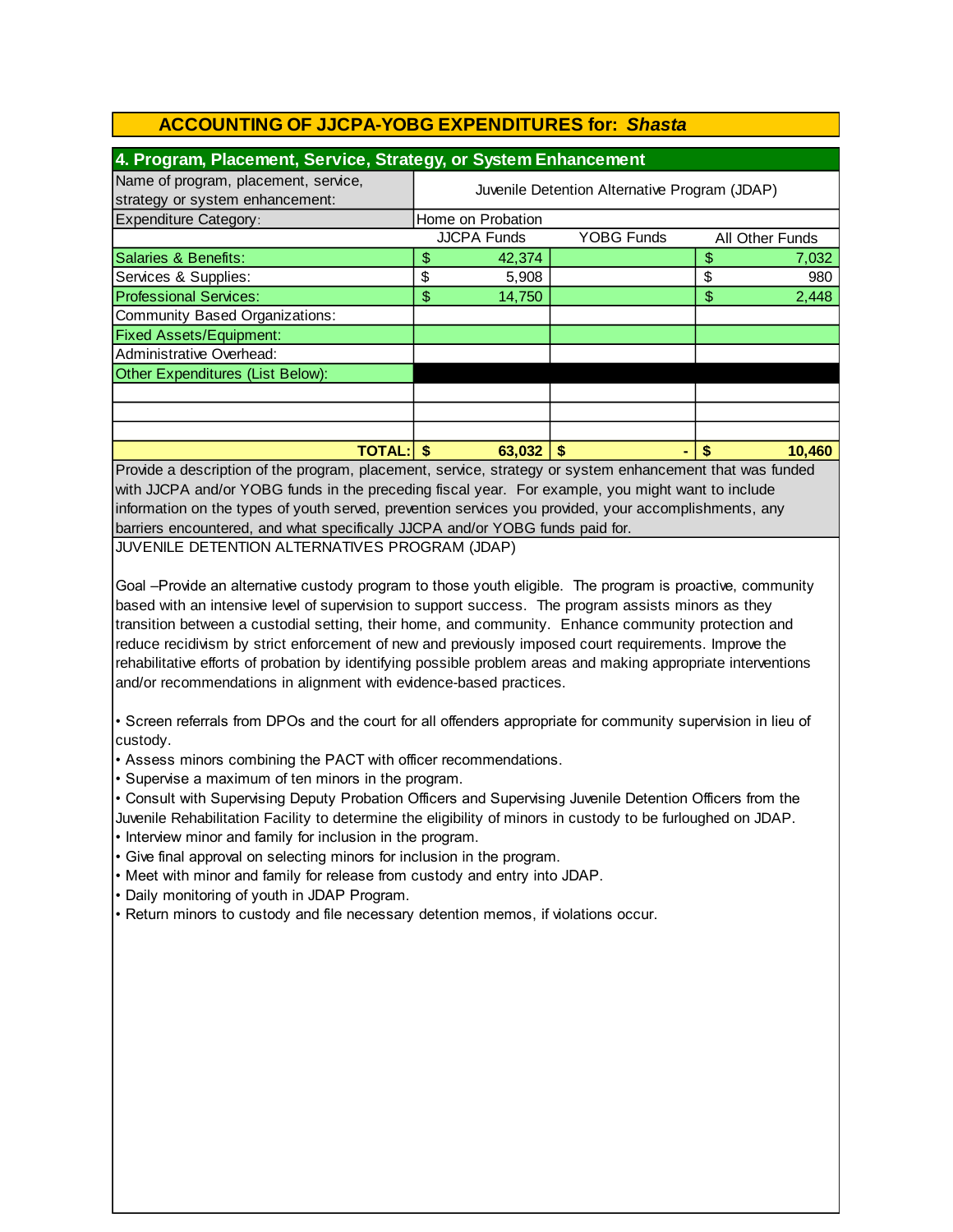| 5. Program, Placement, Service, Strategy, or System Enhancement                                                                                                                                                                                                                                                                                                                                                                                                                                                                                                                                                                |                |                    |                   |  |                          |                 |  |
|--------------------------------------------------------------------------------------------------------------------------------------------------------------------------------------------------------------------------------------------------------------------------------------------------------------------------------------------------------------------------------------------------------------------------------------------------------------------------------------------------------------------------------------------------------------------------------------------------------------------------------|----------------|--------------------|-------------------|--|--------------------------|-----------------|--|
| Name of program, placement, service,                                                                                                                                                                                                                                                                                                                                                                                                                                                                                                                                                                                           |                |                    |                   |  |                          |                 |  |
| strategy or system enhancement:                                                                                                                                                                                                                                                                                                                                                                                                                                                                                                                                                                                                | Parent Project |                    |                   |  |                          |                 |  |
| <b>Expenditure Category:</b>                                                                                                                                                                                                                                                                                                                                                                                                                                                                                                                                                                                                   |                |                    |                   |  |                          |                 |  |
|                                                                                                                                                                                                                                                                                                                                                                                                                                                                                                                                                                                                                                |                | <b>JJCPA Funds</b> | <b>YOBG Funds</b> |  |                          | All Other Funds |  |
| <b>Salaries &amp; Benefits:</b>                                                                                                                                                                                                                                                                                                                                                                                                                                                                                                                                                                                                | \$             | 21,211             |                   |  | \$                       | 3,520           |  |
| Services & Supplies:                                                                                                                                                                                                                                                                                                                                                                                                                                                                                                                                                                                                           | \$             | 4,343              |                   |  | \$                       | 721             |  |
| <b>Professional Services:</b>                                                                                                                                                                                                                                                                                                                                                                                                                                                                                                                                                                                                  | \$             | 25,740             |                   |  | $\overline{\mathcal{S}}$ | 4,272           |  |
| <b>Community Based Organizations:</b>                                                                                                                                                                                                                                                                                                                                                                                                                                                                                                                                                                                          |                |                    |                   |  |                          |                 |  |
| <b>Fixed Assets/Equipment:</b>                                                                                                                                                                                                                                                                                                                                                                                                                                                                                                                                                                                                 |                |                    |                   |  |                          |                 |  |
| Administrative Overhead:                                                                                                                                                                                                                                                                                                                                                                                                                                                                                                                                                                                                       |                |                    |                   |  |                          |                 |  |
| Other Expenditures (List Below):                                                                                                                                                                                                                                                                                                                                                                                                                                                                                                                                                                                               |                |                    |                   |  |                          |                 |  |
|                                                                                                                                                                                                                                                                                                                                                                                                                                                                                                                                                                                                                                |                |                    |                   |  |                          |                 |  |
|                                                                                                                                                                                                                                                                                                                                                                                                                                                                                                                                                                                                                                |                |                    |                   |  |                          |                 |  |
|                                                                                                                                                                                                                                                                                                                                                                                                                                                                                                                                                                                                                                |                |                    |                   |  |                          |                 |  |
| <b>TOTAL: \$</b>                                                                                                                                                                                                                                                                                                                                                                                                                                                                                                                                                                                                               |                | $51,294$ \\$       |                   |  | \$                       | 8,513           |  |
| Provide a description of the program, placement, service, strategy or system enhancement that was funded                                                                                                                                                                                                                                                                                                                                                                                                                                                                                                                       |                |                    |                   |  |                          |                 |  |
| with JJCPA and/or YOBG funds in the preceding fiscal year. For example, you might want to include                                                                                                                                                                                                                                                                                                                                                                                                                                                                                                                              |                |                    |                   |  |                          |                 |  |
|                                                                                                                                                                                                                                                                                                                                                                                                                                                                                                                                                                                                                                |                |                    |                   |  |                          |                 |  |
| information on the types of youth served, prevention services you provided, your accomplishments, any                                                                                                                                                                                                                                                                                                                                                                                                                                                                                                                          |                |                    |                   |  |                          |                 |  |
| barriers encountered, and what specifically JJCPA and/or YOBG funds paid for.                                                                                                                                                                                                                                                                                                                                                                                                                                                                                                                                                  |                |                    |                   |  |                          |                 |  |
| PARENT PROJECT                                                                                                                                                                                                                                                                                                                                                                                                                                                                                                                                                                                                                 |                |                    |                   |  |                          |                 |  |
|                                                                                                                                                                                                                                                                                                                                                                                                                                                                                                                                                                                                                                |                |                    |                   |  |                          |                 |  |
| Goal - The parenting classes give parents concrete, concise tools to change negative or unwanted behaviors                                                                                                                                                                                                                                                                                                                                                                                                                                                                                                                     |                |                    |                   |  |                          |                 |  |
| in children and to build a stronger family unit.                                                                                                                                                                                                                                                                                                                                                                                                                                                                                                                                                                               |                |                    |                   |  |                          |                 |  |
| Parenting Classes:                                                                                                                                                                                                                                                                                                                                                                                                                                                                                                                                                                                                             |                |                    |                   |  |                          |                 |  |
| . For parents with difficult or out-of-control adolescents.<br>• Parents learn and practice specific prevention and intervention strategies for destructive behaviors such as:<br>o Truancy.<br>o Alcohol and other drug use.<br>o Gangs.<br>o Running away.<br>o Violence in the home and in the community.<br>o Suicide.<br>o Poor school attendance and performance.<br>• Twelve-week course commitment; three-hour sessions.<br>• Three courses per year.<br>• Maximum class size of 25.<br>• Commencement ceremony at the end of the course presided over by the Juvenile Court Judge and the Chief<br>Probation Officer. |                |                    |                   |  |                          |                 |  |
|                                                                                                                                                                                                                                                                                                                                                                                                                                                                                                                                                                                                                                |                |                    |                   |  |                          |                 |  |